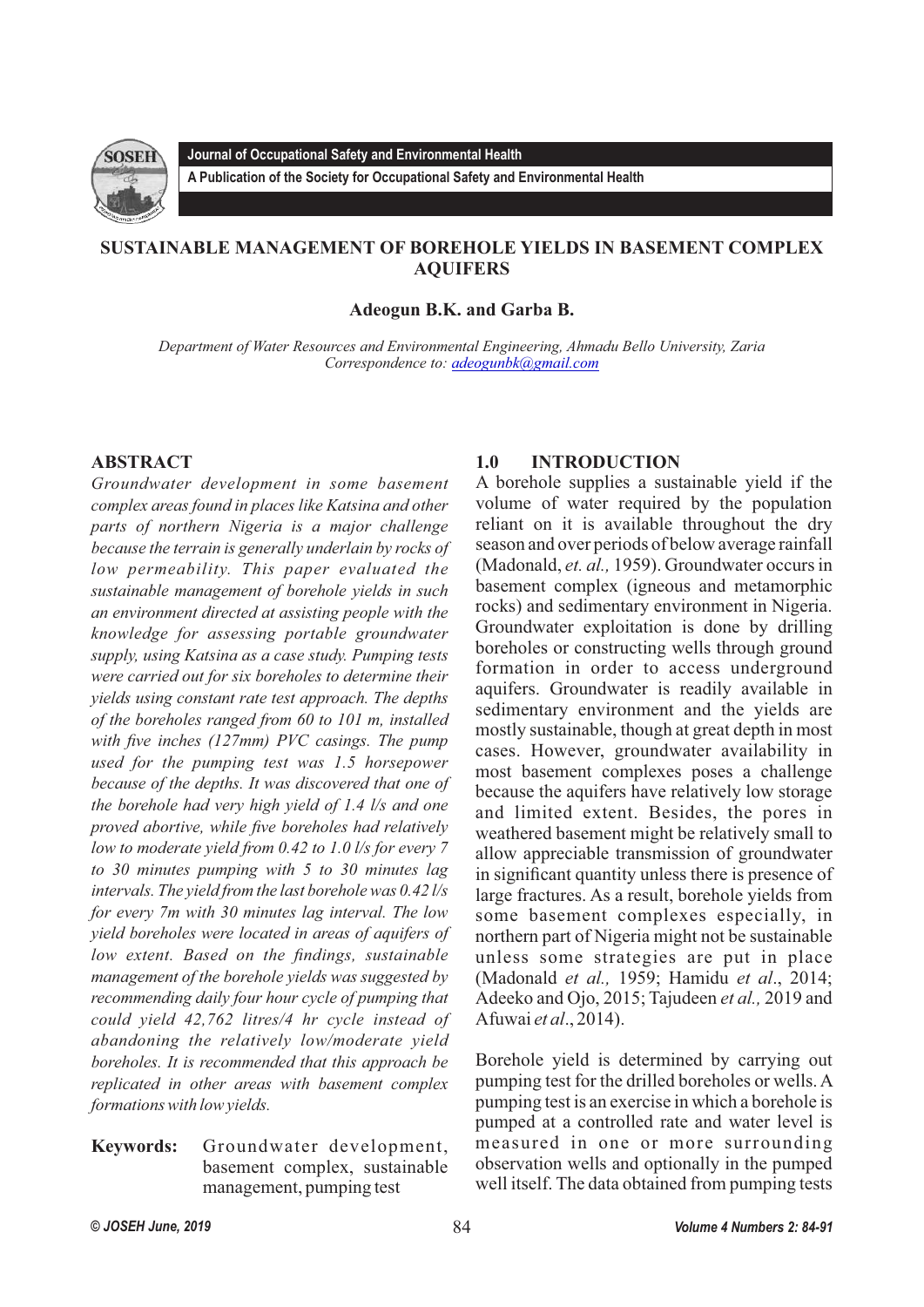are used to estimate borehole performance and aquifer properties (Subramanian, 2017). In other words, pumping tests may be performed to determine the hydraulic characteristics of aquifers (aquifer tests) or to provide information about the yield and drawdown of a borehole (i.e. well or borehole tests). It is worth mentioning that the former requires observatory wells in addition to the test well, while the former does not require observatory wells.

Consequently, information about the borehole is gathered by measuring the static water level after the borehole is pumped at a maximum rate until the discharge rate attains a steady state. The drawdown in the borehole is the difference between the initial static water level before pumping and final water level after pumping at steady state. The specific capacity of the borehole/well is determined as discharge drawdown ratio. At steady state, the discharge from a borehole is termed the yield of the borehole (Balasubramanian, 2017; AQTESOLV, 2019 and Bruin and Hudson, 1961) Hence, possible information obtained from borehole tests are specific capacity and yield. As stated

before, the borehole yields from basement complex might not be sustainable unless some strategic measures are put in place for effective management and operation of such borehole facilities.

Hence, this study aimed at investigating borehole yields in the basement complex area of Katsina, Katsina state, Nigeria, with a view to using the information gathered for sustainable management and operation of the boreholes so that the water needs of the community can be met.

## **2.0 MATERIALS AND METHODS Study Area**

The study area is situated in Batagarawa, Katsina, Katsina State, Nigeria. The coordinate of the boreholes investigated are shown in Table 1. Katsina State is known to be underlain by rocks of Basement Complex of pre-Cambrian age, the Katsina-Daura Sediments of Cretaceous age and the Chad formation of Quaternary age. The locations of the boreholes are shown in Figure 1 while the distances between the boreholes are shown in Figure 2

|                 | Coordinate  |              |  |
|-----------------|-------------|--------------|--|
| <b>Borehole</b> | Longitude   | Latitude     |  |
| B <sub>1</sub>  | 12 52.675 N | 007 33.547 E |  |
| B <sub>2</sub>  | 12 53.204 N | 007 34.071 E |  |
| B <sub>3</sub>  | 12 52.753 N | 007 33.405 E |  |
| <b>B4</b>       | 12 52.689 N | 007 33.374 E |  |
| B <sub>5</sub>  | 12 52.655 N | 007 33.490 E |  |
| <b>B6</b>       | 12 53.288 N | 007 33.916 E |  |
| B7              | 12 52.630 N | 007 35.024 E |  |

The coordinates of the boreholes are located on a terrain underlain by rocks of Basement Complex of pre-Cambrian age.

**Table 1: Coordinates of Boreholes drilled in Batagarawa Katsina State**

|                 | Coordinate  |              |  |  |
|-----------------|-------------|--------------|--|--|
| <b>Borehole</b> | Longitude   | Latitude     |  |  |
| B1              | 12 52.675 N | 007 33.547 E |  |  |
| B <sub>2</sub>  | 12 53.204 N | 007 34.071 E |  |  |
| B <sub>3</sub>  | 12 52.753 N | 007 33.405 E |  |  |
| <b>B4</b>       | 12 52.689 N | 007 33.374 E |  |  |
| B <sub>5</sub>  | 12 52.655 N | 007 33.490 E |  |  |
| <b>B6</b>       | 12 53.288 N | 007 33.916 E |  |  |
| B7              | 12 52.630 N | 007 35.024 E |  |  |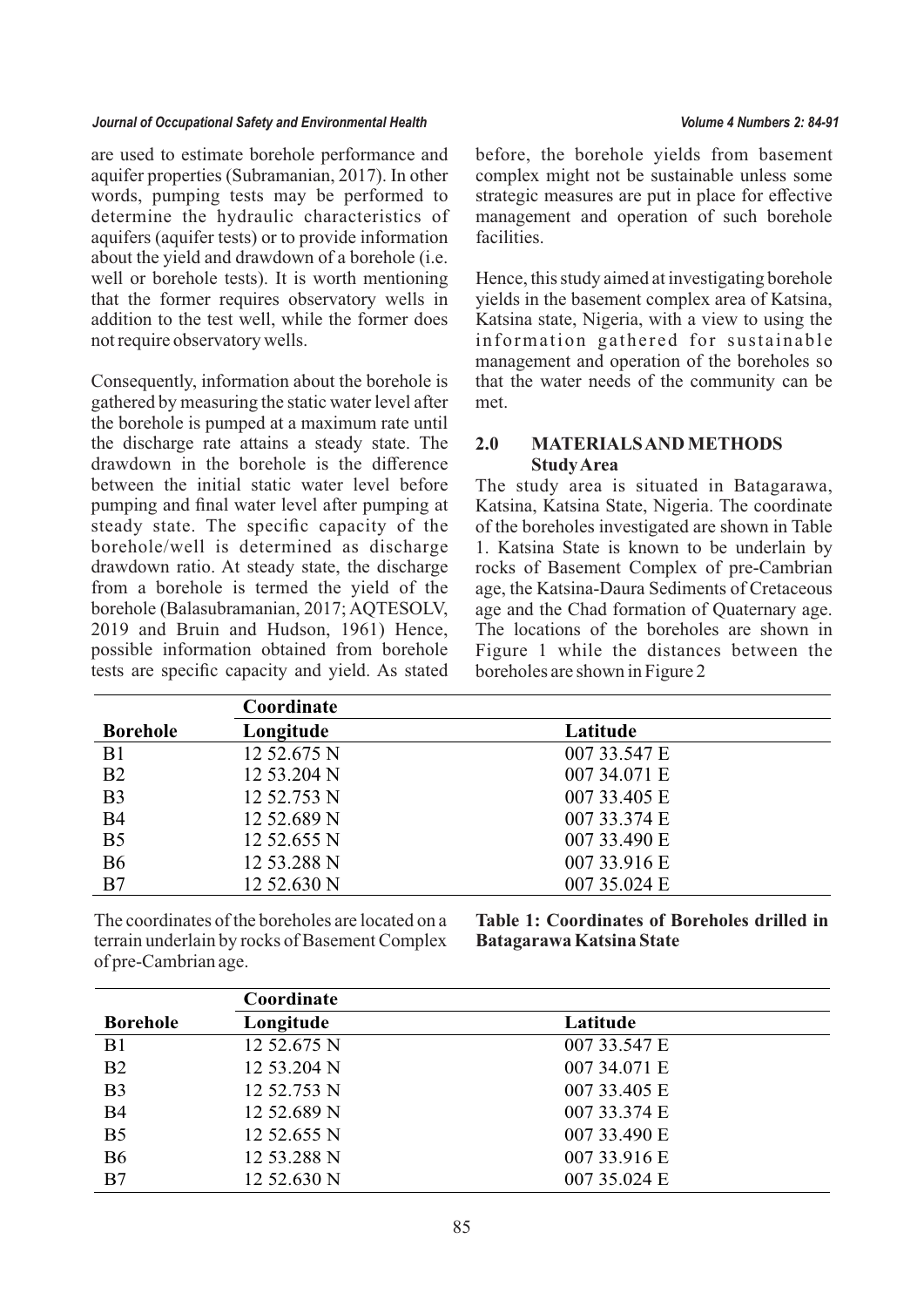in which groundwater is generally available in small quantities from joints and fractures due to low permeability of crystalline rocks, as reflected



**Figure 1: Imagery Locations of boreholes analysed for pumping test in Katsina, Katsina State**



**Figure 1: Distances of the boreholes from one another**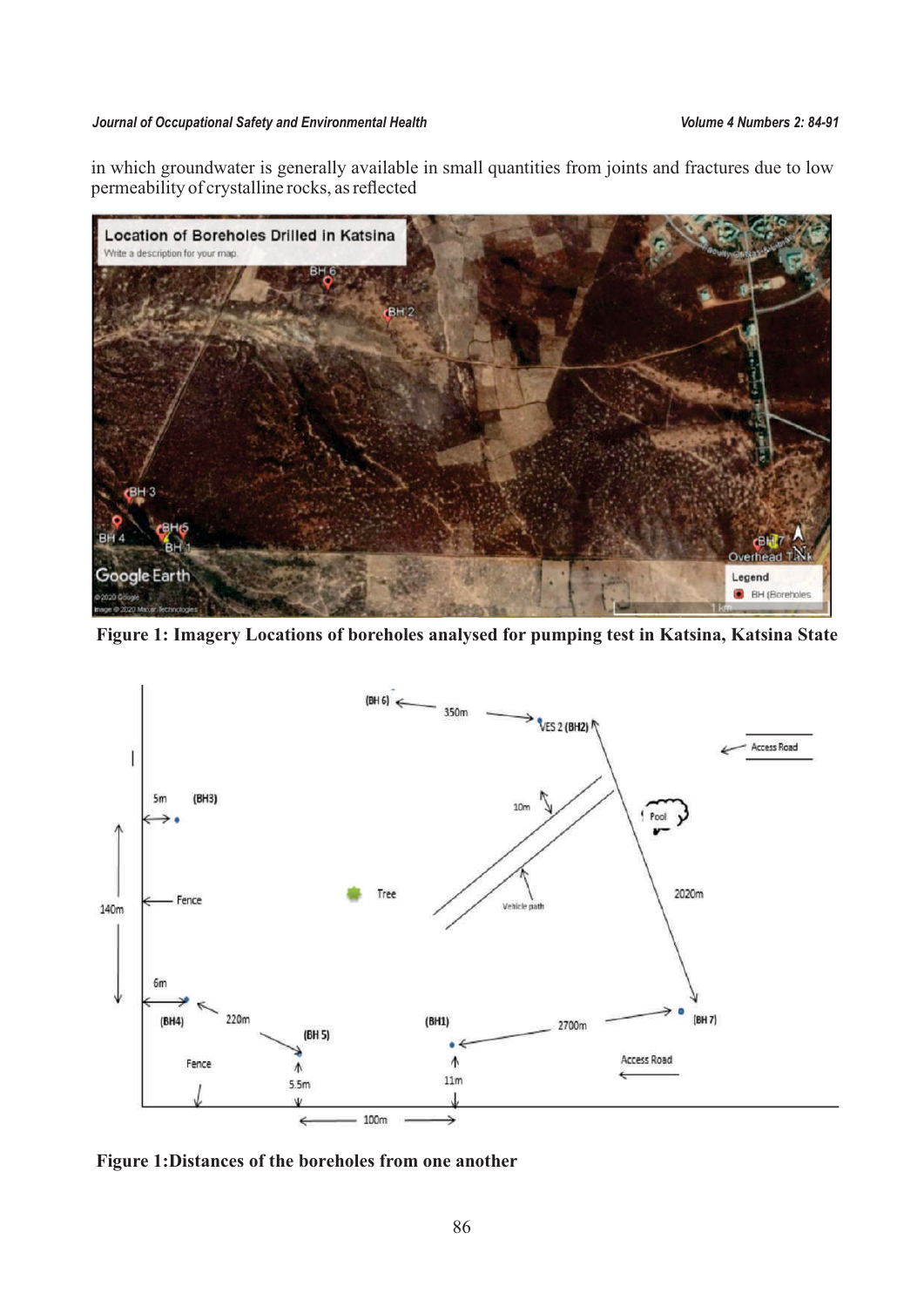in Figure 3. As shown in the figure, the basement complex is characterised with low yield of 0.85 l/s as compared to Katsina-Daura Sediments and Chad formation which have appreciable yield of 2.06 l/s and 3.26 l/s respectively, according to Agbede (1997).



**Figure 3:Geology map of Study Area (Source: Agbede, 1997;)**

# **Materials**

The equipment used to perform the test operation included:

- $\triangleright$  A submersible pump powered from a source
- $\triangleright$  Connected riser pipes inside the borehole and discharge pipes outside of the borehole
- $\triangleright$  V-notch weir
- $\triangleright$  Water level sounder
- $\triangleright$  One bucket for flow rate verification
- $\triangleright$  Stopwatch (for taking time intervals)

## **Pumping test**

To carry out the pumping test, the submersible pump, 1.5 horsepower, was installed in each of

the borehole by lowering the pump, with riser pipers attached, to the installation depth in each of the boreholes.

The test set up entailed connecting the discharge pipe to the riser pipes from the submersible pump in the borehole. The discharge pipe was placed such that it discharged into the first of the three compartments in the V-notch box as shown in Figure 2. The flow from the first compartment attained laminar state as it flowed into the third compartment before being discharged over the weir. The depth of flow at the weir was used to compute the discharge. The pumping continued for a period of time and the discharge was measured with respect to time after which the yield was obtained.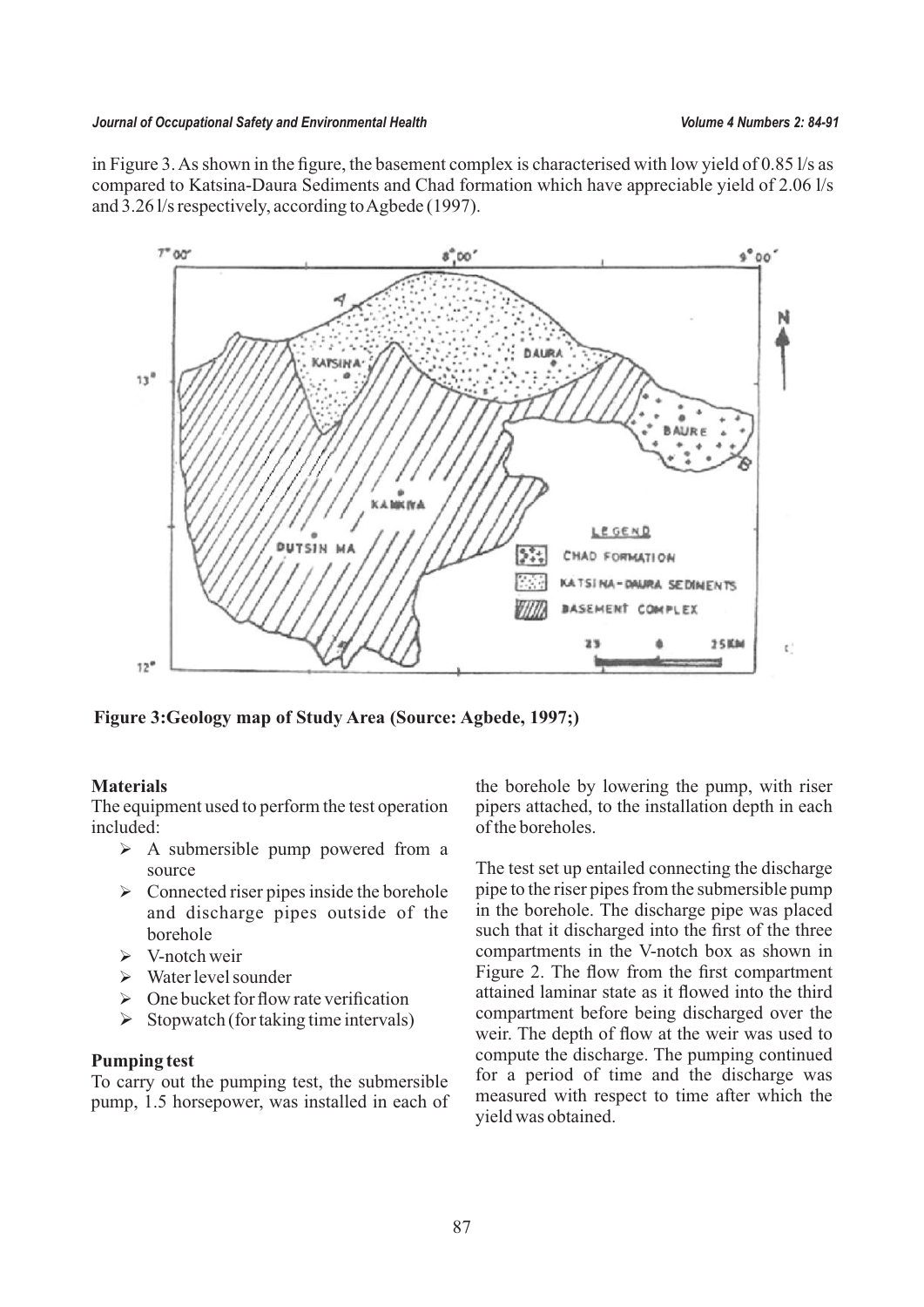

**Figure 2: Pumping Test**

## **3.0 RESULTAND DISCUSSION**

The pumping test results for borehole (BH1) is presented in Figure 2 which showed a steady drawdown of 4.8 m in about 40 minutes of pumping and attained a steady state discharge of 1.4 l/s. This result implies that the borehole is of high yield. Besides, the short duration of steady drawdown reflected that a pump of higher capacity could be installed at Bh1

Long hours of pumping could not be achieved in the other boreholes because the yields were low and the pump used for the exercise was of higher capacity (1.5 horsepower). Consequently, pumping test of the other boreholes were done intermittently and the findings were reported in Table 2.



**Figure 2: Drawdown at Borehole BH1**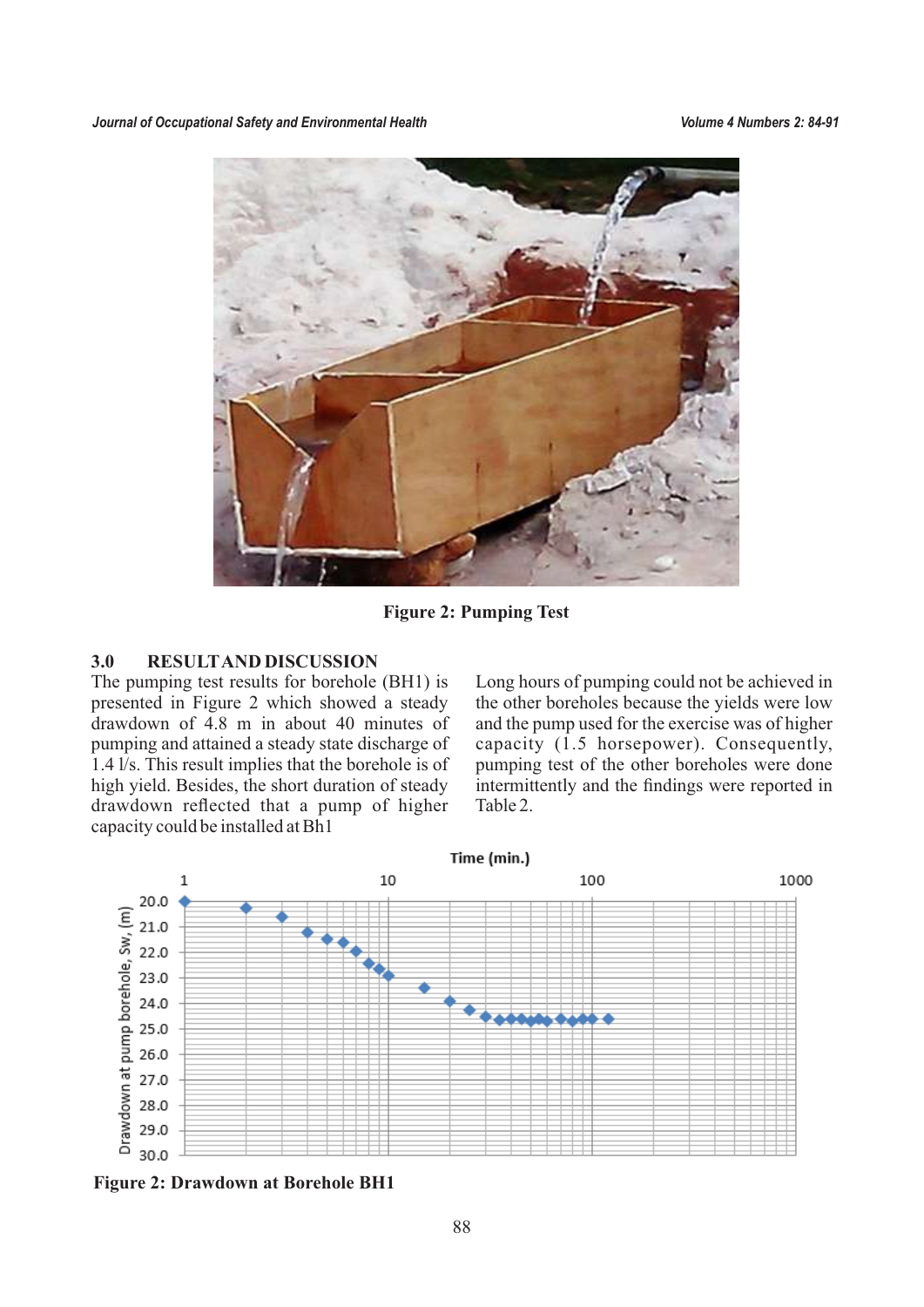| Borehole<br>N <sub>o</sub> | <b>BH</b><br>Depth<br>(m) | Surface<br>Water<br>Level $(m)$ | Pump<br>Installation<br>Depth $(m)$ | Length of pumping<br>test(min)       | Yield<br>(1/s) | Comments                     |
|----------------------------|---------------------------|---------------------------------|-------------------------------------|--------------------------------------|----------------|------------------------------|
| BH <sub>1</sub>            | 101                       | 20                              | 70                                  | 120                                  | 1.4            | High yield                   |
| BH <sub>2</sub>            | 70                        | 3                               | 60                                  | 30 repeatedly after<br>5min interval | 1.0            | Moderate yield               |
| BH <sub>3</sub>            | 90                        | 17                              | 70                                  | 7 repeatedly after<br>5min interval  | 0.96           | Relatively<br>moderate yield |
| BH <sub>4</sub>            | 60                        | 27                              | 55                                  | 7 repeatedly after<br>5min interval  | 0.93           | Relatively<br>moderate yield |
| BH <sub>5</sub>            | 85                        | 30                              | 80                                  | 7 repeatedly after<br>30min interval | 0.42           | Relatively low<br>yield      |
| BH <sub>6</sub>            | 90                        | Nil                             | N/A                                 | N/A                                  | N/A            | N/A                          |
| BH7                        | 85                        | 32                              | 80                                  | 120                                  | 0.42           | Moderate yield               |

#### **Table 2:Borehole Yields**

The low yields result in intermittent groundwater supply such that steady state could not be achieved and the boreholes (BH2, BH3, BH4, BH5 and BH7) were pumped repeatedly at interval of times to get assumed yield for the interval of pumping as presented in Table 2. Borehole BH 6 proved abortive out of the 7 boreholes assessed. Table 3 showed that borehole BH2 had an average yield of 1.0 l/s for 30 minutes of pumping while BH3 reflected an average yield of 0.96 l/s for 7 minutes pumping duration intermittently at a lag duration of 5 minutes each. The lowest yield was observed in borehole BH7 which reflected an average discharge of 0.42l/s in 7 minutes pumping duration and a lag time of 30 minute interval.

The intermittent supply was an indication that the water level in the borehole was below the inlet or suction level of the pump which meant that whole pump was not completely submerged in water, this is supposed to cool the pump because of the temperature generated by its coil.

Further operation of the pump in this condition could burn the coil and damage the pump. This

implies that low yield boreholes that cannot discharge continuously should have a lag period of time to recharge before pumping resumes. The lag periods were determined by trials for a number of intermittent pumping and lag periods. A lag period of 5 minutes was observed for borehole BH2, BH3, BH4, while BH5 had a lag time of 30 minutes.

Gathering information on repeated pumping time and lag time for a low yield borehole is essential for effective management of such a borehole, in recommending pumping rate and designing or scheduling of pumping timer, as a component of the pump panel. Based on the findings, suitable pumps, depth of installation and pumping schedule were proposed for the boreholes so that the available groundwater could be tapped economically and reasonably. The recommendations based on these statistics and the expected yields for the boreholes are presented in Table 3. Table 3 showed that the expected yield from BH1 was 20,160 l/s in 4hr/day and the total expected yield from all the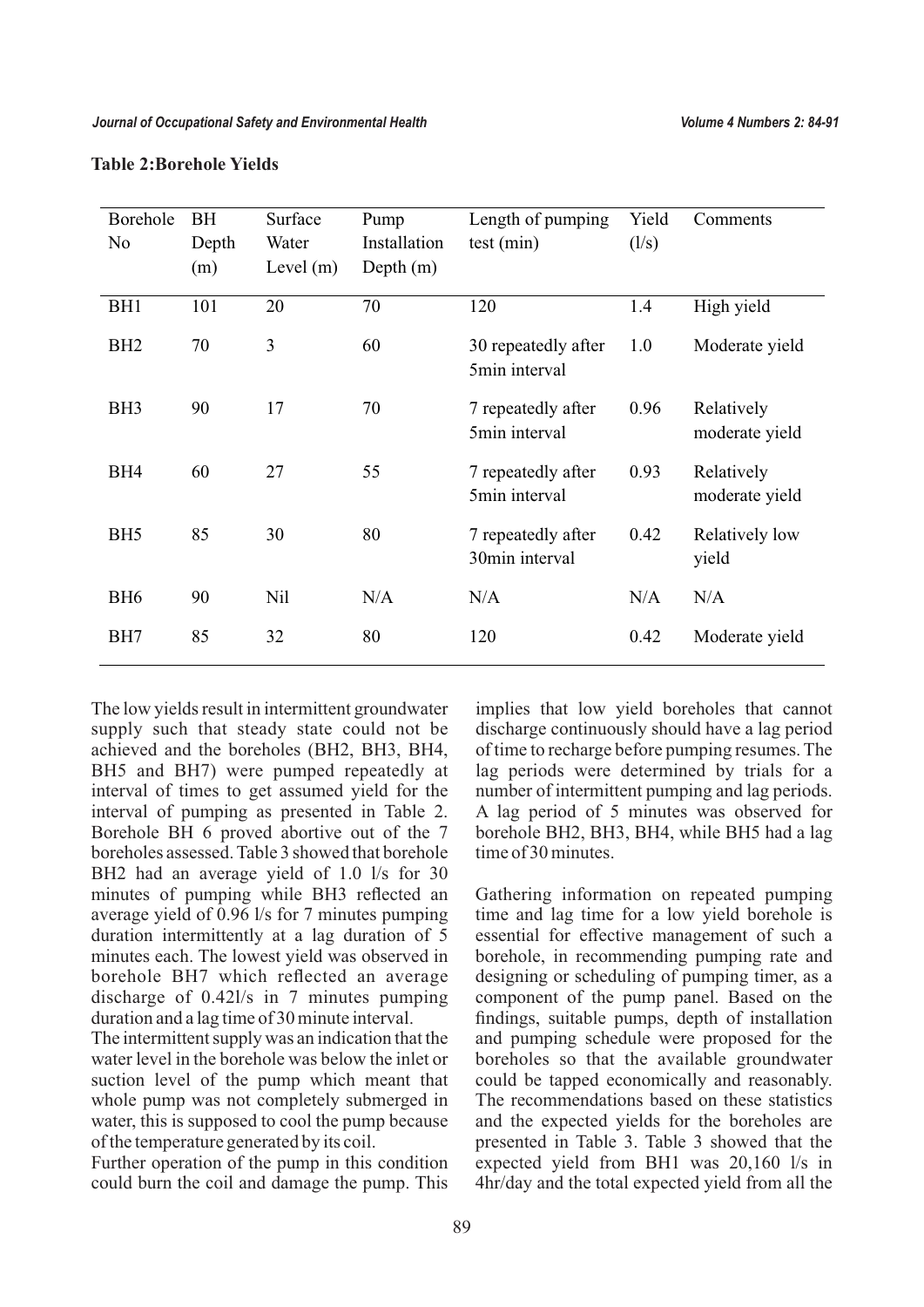boreholes was 42.762 l/s; this indicated an additional 22,602 l/s yield from the low to moderately yield boreholes, which could have been neglected having adjudged the low boreholes as non-productive ones.

| <b>Borehole</b><br>N <sub>0</sub> | <b>Rec. Pump</b><br><b>Installation</b><br>Depth (m) | Rec.<br>Pump<br>(hp) | <b>Daily</b><br><b>Pumping</b><br>Cycle (4hr) by<br>the University | <b>Rec. Pumping Rate</b><br>(1/s)                       | <b>Expected</b><br>Yield (L)<br>in $4hr/$<br>day |
|-----------------------------------|------------------------------------------------------|----------------------|--------------------------------------------------------------------|---------------------------------------------------------|--------------------------------------------------|
| BH <sub>1</sub>                   | 50-70m                                               | $\overline{2}$       | $\overline{4}$                                                     | 1.4                                                     | 20,160                                           |
| BH <sub>2</sub>                   | 60m                                                  | 0.5                  | $\overline{4}$                                                     | 0.5 (for every 40min<br>pumping with 5min<br>interval)  | 6,396                                            |
| BH <sub>3</sub>                   | 70m                                                  | 0.75                 | $\overline{4}$                                                     | 0.38 (for every 30min<br>pumping with 5min<br>interval) | 4,692                                            |
| BH <sub>4</sub>                   | 55                                                   | 0.5                  | $\overline{4}$                                                     | 0.35 (for every 30min<br>pumping with 5min<br>interval) | 4,322                                            |
| BH <sub>5</sub>                   | 65m                                                  | 0.5                  | $\overline{4}$                                                     | 0.42 (for every 7min<br>pumping with 30min<br>interval) | 1,144                                            |
| BH <sub>6</sub>                   |                                                      |                      | $\overline{4}$                                                     |                                                         |                                                  |
| BH7                               | 65m                                                  | 0.75                 | $\overline{4}$                                                     | 0.42                                                    | 6,048                                            |
| Total daily yield (L) (4hr cycle) |                                                      |                      |                                                                    |                                                         |                                                  |

Low yield boreholes have been abandoned in the past because of lack of knowledge on how to schedule their pumping intermittently and automated using a timer as investigated and reported in this study.